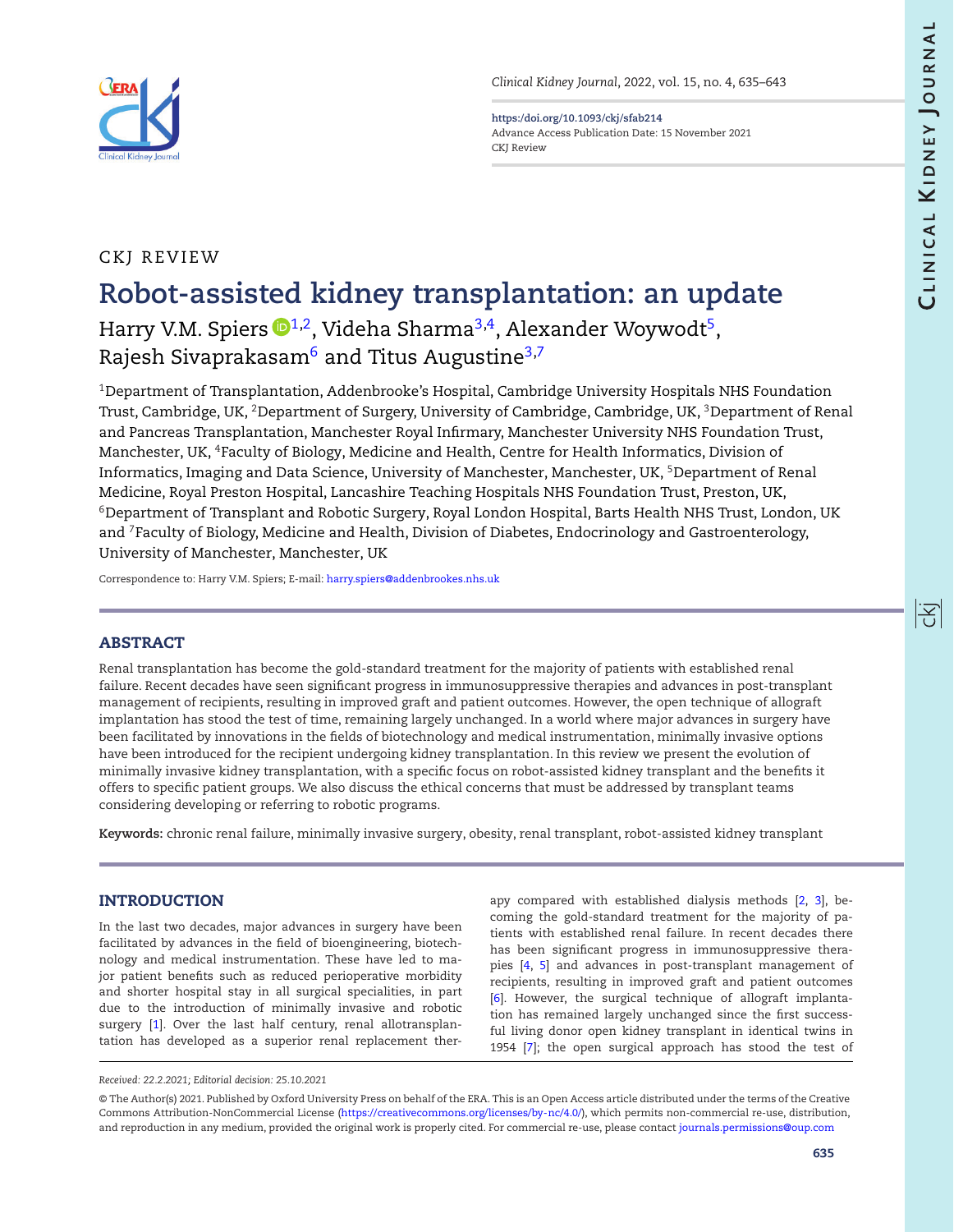<span id="page-1-0"></span>

**FIGURE 1:** End-to-side venous anastomosis of donor renal vein to recipient external iliac vein. While performed robotically here, the technique is the same for open kidney transplant. (**A**) Initial stay suture. (**B**) Completion of back wall. (**C**) Complete anastomosis. RV, renal vein; EIV, external iliac vein; EIA, external iliac artery; GK, graft kidney.

time. As with any major open surgical operation, open kidney transplant (OKT) is associated with morbidity such as postoperative pain, surgical site infection (SSI), delayed mobilization, significant time to return to daily activities and long-term complications such as incisional hernia. Transplant recipients with a high body mass index (BMI) face higher incidences of these inevitable risks of undergoing renal transplantation. These patients have higher rates of wound infections, hernia, associated poor graft outcomes [\[8,](#page-6-7) [9\]](#page-6-8) and, on occasion, they may not be considered for renal transplantation. To address these issues, transplant teams have explored newer surgical techniques with the aim of further improving patient outcomes following surgery. The advent of robotics and its integration into surgical practice have revolutionized several areas of complex surgical enterprise. Some transplant teams have also incorporated robotic technology into various areas of transplantation, including donor nephrectomy. In this review we provide a contemporary overview and update on robot-assisted kidney transplantation (RAKT).

## **THE TRADITIONAL SURGICAL APPROACH TO RENAL TRANSPLANTATION**

For >60 years, kidney transplantation has been traditionally performed through an open oblique or 'J-shaped' incision in the lower lateral abdomen. The exact incision length and position is dependent upon surgeon preference, patient body habitus, BMI and prior transplant history among others. The most common incision used is the oblique or curvilinear incision known as the 'pelvic Gibson incision' [\[10,](#page-6-9) [11\]](#page-6-10). Running parallel to the inguinal ligament, the incision extends medially to the midline, 2 cm above the pubis and laterally to the anterior superior iliac spine. The abdominal muscles beneath the incision are divided in the direction of the incision and retracted. The 'J-shaped' or 'hockey stick' incision has become increasingly popular for kidney transplantation, with its pararectal position continued medially to the midline above the pubic symphysis, allowing division and retraction of the ipsilateral rectus muscle. The kidney graft is placed extra peritoneally, with end-to-side anastomosis of the renal vein and artery to the external iliac vein and artery, respectively (Figures [1](#page-1-0) and [2\)](#page-2-0). Following successful reperfusion of the graft, the ureter is anastomosed to the bladder, creating a ureteroneocystostomy (Figure [3\)](#page-3-0). This technique has remained unchanged for many years and provides a reliable method of access and implantation, with good results that are widely reproducible [\[12,](#page-6-11) [13\]](#page-6-12). In selected individuals a transperitoneal ap-

proach through a midline or paramedian incision is used if the standard iliac approach could prove problematic [\[14\]](#page-7-0). Situations in which this is helpful are in third and subsequent transplants and in paediatric recipients.

Despite the standardization and safety of this approach, it is well recognized that open abdominal incisions carry significant morbidity. They are associated with longer wound healing times, higher levels of post-operative pain and the need for higher doses of analgesia, prolonged recovery and hospital stay, incisional hernia as well as inferior cosmetic outcomes compared with minimally invasive surgical approaches [\[15](#page-7-1)[–18\]](#page-7-2). Morbidity of open surgery is higher in patients with a high BMI, diabetes mellitus, smokers, renal failure and, importantly for transplant patients, immunosuppressive medication, most specifically steroids.

Minimally invasive surgery, favoured for its lower morbidity, has made significant technological advances and now plays a role in almost all forms of abdominal surgery [\[19\]](#page-7-3). It affords patients improved perioperative outcomes, including shorter hospital stay, reduced post-operative pain, lesser rates of wound infection and superior cosmetic results [\[20\]](#page-7-4). Minimally invasive surgery already plays a role in renal transplantation, with variations of laparoscopic donor nephrectomy becoming established as the gold-standard worldwide [\[8,](#page-6-7) [9\]](#page-6-8). The 6–10 cm incision required for minimally invasive donor nephrectomy allows safe donation with significant benefits for living donors [\[10,](#page-6-9) [11,](#page-6-10) [15,](#page-7-1) [19,](#page-7-3) [20\]](#page-7-4). For the implantation of grafts, various minimally invasive approaches have been explored to minimize the complications associated with the OKT approach.

## **MODIFICATIONS OF THE TRADITIONAL SURGICAL APPROACH: MINIMAL SKIN INCISION AND LAPAROSCOPIC KIDNEY TRANSPLANT**

To minimize wound-related morbidity, smaller open incisions of 7–10 cm have been trialled with limited success [\[21,](#page-7-5) [22\]](#page-7-6). Utilization of minimally invasive incisions requires careful patient selection, favouring those with lower BMI, thereby precluding its use in patients who may attain the greatest benefit. OKT through smaller incisions also increases the difficulty of already challenging vascular anastomoses, the most crucial technical component of a kidney transplant. The difficulty in balancing a minimally invasive cosmetic incision with a safe, effective vascular anastomosis, in conjunction with a restrictive patient cohort, has led to limited practice.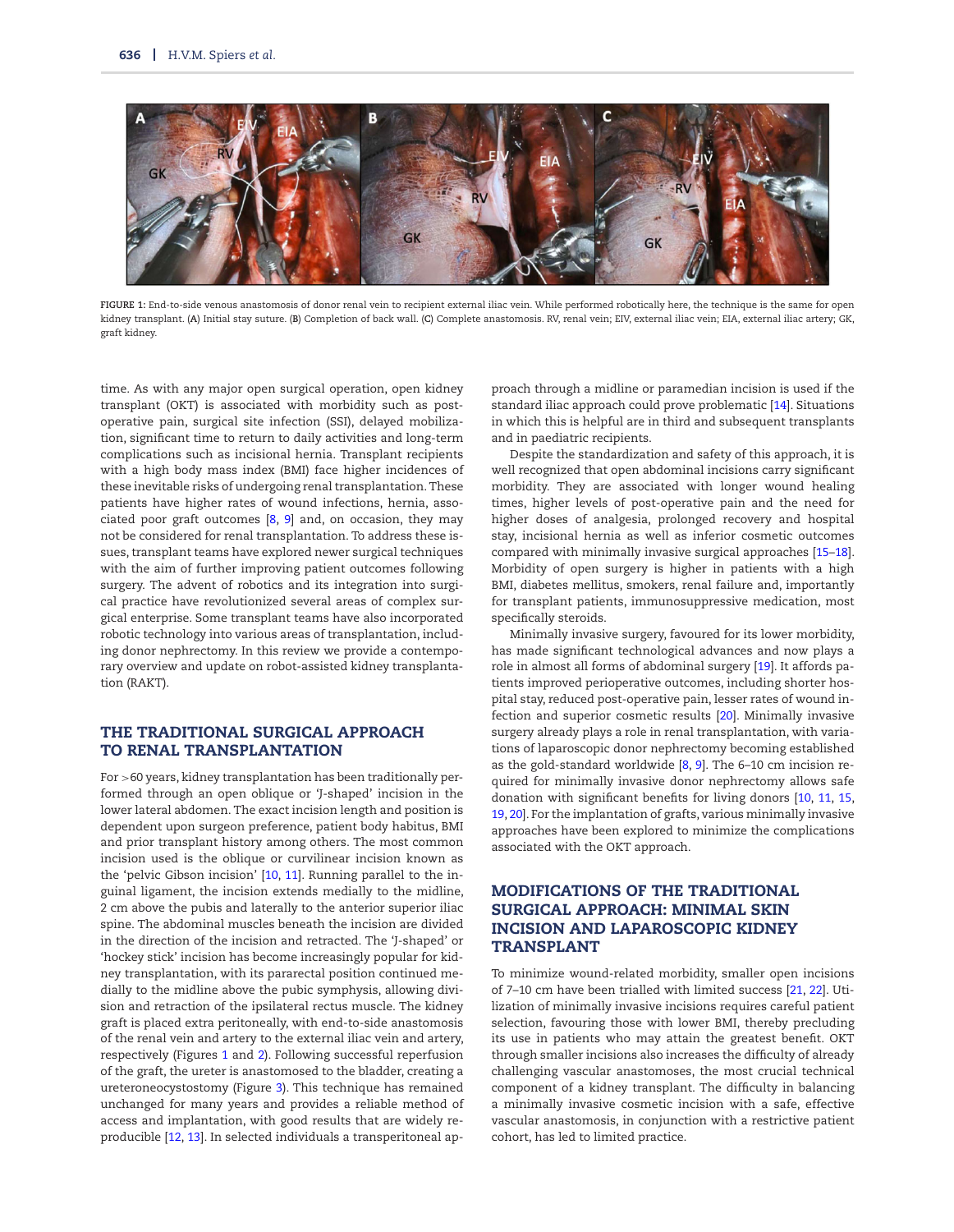<span id="page-2-0"></span>

**FIGURE 2:** End-to-side arterial anastomosis of donor renal artery to recipient external iliac artery. While performed robotically here, the technique is the same for open kidney transplant. (**A**) Initial stay sutures. (**B**) Completion of back wall. (**C**) Complete anastomosis. (**D**) Anastomosis and graft post-reperfusion. RA, renal artery; EIA, external iliac artery; EIV, external iliac vein; GK, graft kidney.

Following success with laparoscopic donor nephrectomy, attention inevitably moved towards attempting laparoscopic graft implantation. Rosales *et al.* [\[23\]](#page-7-7) reported the first case of laparoscopic kidney transplantation (LKT) in 2010, also employing a smaller 7-cm incision to allow the graft to be placed in the abdomen. Modi *et al.* [\[24\]](#page-7-8) demonstrated no difference in estimated glomerular filtration rate (eGFR) at 1 and 12 months between kidneys from single donors transplanted open and laparoscopically, respectively. However, operative and anastomotic times in the laparoscopic group were significantly longer. Modi *et al.* [\[25\]](#page-7-9) also reported outcomes of 72 laparoscopic living donor transplants with successful outcomes. The LKT group required significantly lower quantities of morphine equivalent analgesia in the first 24 h post-operatively due to the minimally invasive incision. While eGFR was significantly less in the LKT group at days 7 and 30 post-operatively, no difference was observed between LKT and OKT at 3, 6, 12 and 18 months. Patient survival was also similar between the two groups, at 94.1% and 94.7%, respectively, at 22.3 months of follow-up. While the outcomes are comparable between OKT and LKT, the authors acknowledge the steep learning curve (LC) and need for further prospective randomized studies with large patient numbers to evaluate the actual benefits of LKT over OKT.

Despite the successes of Modi *et al.* [\[25\]](#page-7-9), LKT has not been widely adopted, likely due to the challenges of performing vascular anastomosis with laparoscopic instruments and twodimensional vision, causing loss of hand–eye coordination and the long instruments amplifying natural tremor and carrying a fulcrum effect, as well as poor ergonomics promoting surgeon' fatigue [\[26\]](#page-7-10). These technical difficulties are unlikely to change and therefore LKT is likely to remain in a few highly specialized centres with extensive expertise. This poses a challenge to larger prospective randomized multicentre studies required to robustly assess the potential benefits of LKT versus OKT.

## **RAKT**

Minimally invasive surgery has been enhanced by the introduction robots (Figure [4\)](#page-3-1), which has a well-established role across several surgical specialties. A robot offers more dexterity, increased geometric accuracy, enhances the abilities to measure surgeon performance and reduces tremors and fatigue.

The da Vinci surgical system (Intuitive Surgical, Sunnyvale, CA, USA) is the most widely used robotic system in many surgical specialities and has demonstrated significant clinical benefits to patients over the last two decades [\[27,](#page-7-11) [28\]](#page-7-12). The three-dimensional views restore hand–eye coordination, with wristed instruments and tracking of movements thousands of times per second providing tremor filtration and scaled motion. These features provide significant operative advantages over laparoscopic surgery, particularly when the operative field is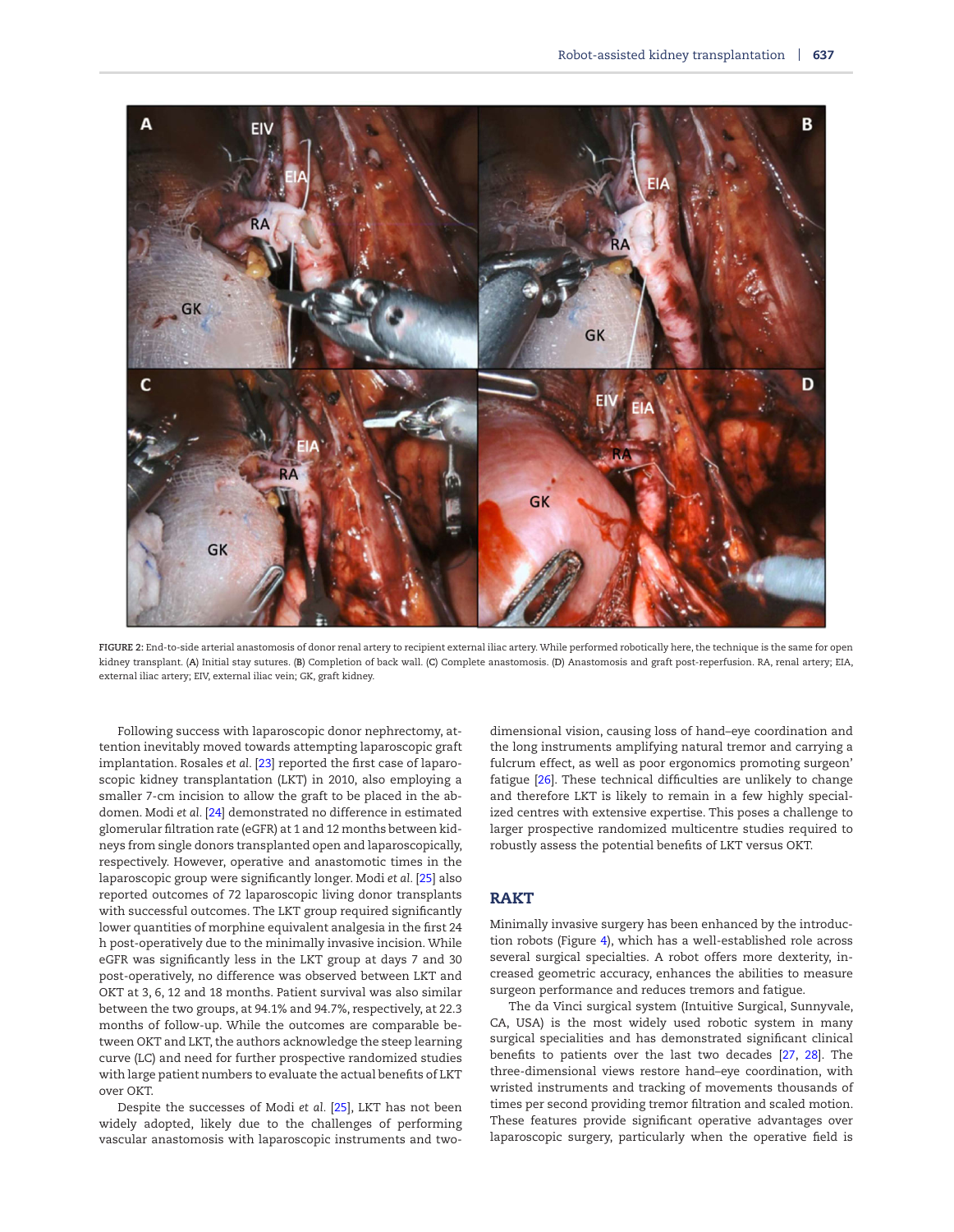<span id="page-3-0"></span>

**FIGURE 3:** Creation of ureteroneocystostomy. While performed robotically here, the technique is the same for open kidney transplant. (**A**) Recipient bladder filled with methylene blue with mucosa seen under reflected serosa. (**B**) Anastomosis of recipient bladder mucosa with donor ureter. BM, bladder mucosa; S, serosa; U, donor ureter.

<span id="page-3-1"></span>

**FIGURE 4:** Robotic systems established in clinical practice. (**A**) Hugo Robotic System by Medtronic. (**B**) Versius by CMR Surgical. (**C**) The da Vinci surgical system by Intuitive Surgical.

narrow and deep and fine dissection and microsuturing are required [\[28\]](#page-7-12), as with the intrapelvic anastomoses of kidney transplantation. Seeking the benefits provided by the robot, several groups have pioneered robot-assisted donor nephrectomy and renal transplantation [\[29–](#page-7-13)[32\]](#page-7-14), with a significant reduction in surgical complications and graft outcomes compared with OKT. The first robot-assisted kidney transplant was performed in France in 2001 [\[33\]](#page-7-15), when a cadaveric kidney was transplanted into a 26-year-old male using the da Vinci robot by a remote surgeon in another hospital, with an assistant in the operating theatre. While this ground-breaking achievement demonstrated the feasibility of RAKT, the authors commented that the operative time was greater than standard OKT and the cost of the procedure was extremely high.

Seven years later, Giulianotti *et al.* [\[29\]](#page-7-13), from Chicago, performed the first full RAKT in a 29-year-old female with a BMI of 41 kg/m<sup>2</sup> via a 7-cm midline incision. The outcome was excellent, with immediate graft function, no perioperative complications and the patient safely discharged at day 5 with normal renal function. In 2011, Boggi *et al.* [\[30\]](#page-7-16) reported the second European case of RAKT, a successful living-donor transplant from a 56-year-old mother to her 37-year-old daughter. The success of these pioneering single-case reports was built upon by a number of safety and feasibility studies [\[34,](#page-7-17) [35\]](#page-7-18), which provided improved methods of robotic positioning, access and use of regional hypothermia and graft cooling for implant. Vascular anastomoses take longer when performed robotically, leading to longer warm ischaemic times (WITs), which are known to partially compromise renal function when >30 min [\[36\]](#page-7-19). A phase 2a innovation study [\[35\]](#page-7-18) introduced the technique of RAKT with regional hypothermia provided by a reproducible technique that allows cooling of the graft through a wrapped gauze filled with ice slush, delivered intraperitoneally during implant, creating safe regional hypothermia (see supplementary video). The benefits of RAKT have been reproduced since [\[31,](#page-7-20) [32,](#page-7-14) [37](#page-7-21)[–40\]](#page-7-22) and the results confirmed by the large prospective multicentre studies of the European Association of Urology: Robotic Urology Section (ERUS)–RAKT working group [\[41](#page-7-23)[–44\]](#page-7-24). These reported experiences suggest RAKT achieves comparable patient and graft survival outcomes as compared with OKT, with the added benefits of minimally invasive surgery [\[45,](#page-7-25) [46\]](#page-7-26). The ERUS-RAKT group [\[42\]](#page-7-27) is currently the largest interna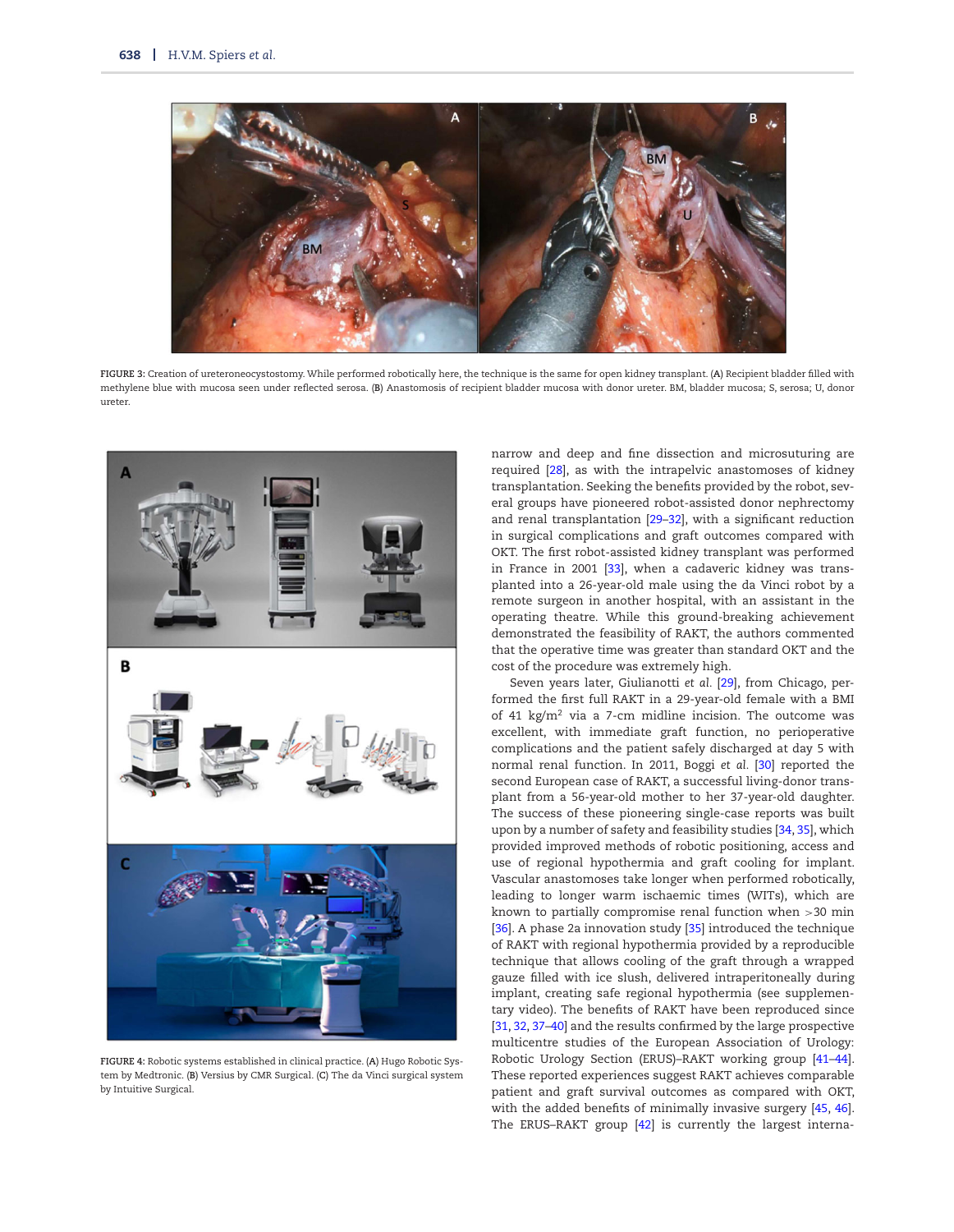tional collaborative on RAKT, with 10 centres across Europe maintaining a prospective dataset of >300 patients undergoing RAKT [\[35\]](#page-7-18). Their recent update demonstrates good surgical and functional results, comparable with those of OKT [\[47\]](#page-7-28).

#### **RAKT in the obese patient**

Positive outcomes inspired groups to use RAKT in an increasing number of settings, including deceased donation [\[48\]](#page-7-29), polycystic kidney disease [\[40\]](#page-7-22) and multiple vessel grafts in living donation [\[44\]](#page-7-24). However, most important is the use of RAKT in obese patients. The only current universal indication for RAKT, performed in the context of appropriately monitored prospective studies, is for those obese patients who would not otherwise be able to have a kidney transplant due to an unacceptable risk of morbidity. Obesity in renal transplantation is a growing problem, with the BMI of patients on the waiting list increasing annually [\[49\]](#page-7-30). In developed countries, the BMI of the population overall has continued to increase [\[50\]](#page-7-31) and renal transplant candidates are no exception. An earlier study from the USA reported that between 1987 and 2001, the proportion of obese transplant recipients rose by 116% [\[51\]](#page-7-32). Traditionally, increased BMI was seen as a relative contraindication to renal transplantation, but recent data show considerable benefit in obese recipients [\[52\]](#page-7-33). Despite this, analysis of the United Network for Organ Sharing (UNOS) database revealed that 21% of transplant centres do not list morbidly obese patients [\[53\]](#page-7-34), which may be an underestimation. Those listed wait an average of 50 months for a transplant compared with the 40 months of non-obese patients [\[53\]](#page-7-34). The issue is further compounded by the 'BMI paradox', i.e. the fact that in the dialysis population, a high BMI is, up to a point, a marker of improved prognosis [\[54\]](#page-7-35). The obese population is at higher risk of post-operative SSI [\[55\]](#page-8-0), with obese transplant recipients experiencing higher incidences of SSI, prolonged operative times and longer hospital stays [\[56–](#page-8-1)[58\]](#page-8-2). Taken together, these facts have prompted a rethink and search for new strategies to address the issue. Bariatric surgery has been advocated in very obese transplant candidates [\[59\]](#page-8-3), but access to this type of surgery is not universal. New approaches to successfully transplant the obese recipient are therefore eagerly awaited.

RAKT provides one such hope, with Oberholzer *et al.* [\[31\]](#page-7-20) demonstrating successful transplant and favourable outcomes in RAKT compared with OKT in 28 morbidly obese patients. A group from Chicago compared 28 cases (average BMI 42.6) undergoing RAKT to a frequency-matched retrospective cohort of obese patients (average BMI 38.1) undergoing OKT. RAKT patients experienced significantly lower rates of SSI compared with the control group: 28.6% versus 3.6%, respectively. Patient and graft survival were 100% in both groups at 6 months and 6-month creatine was comparable between the two groups: 1.5 mg/dL versus 1.6 mg/dL in RAKT and OKT, respectively. This clearly shows superior outcomes in terms of SSI and the ability to offer transplantation to groups at high risk of complications. The group continues to demonstrate excellent outcomes [\[31\]](#page-7-20), with recent data on 239 RAKTs with a mean BMI of 41.4 kg/m2 highlighting a post-operative SSI rate of just 0.4%. Graft survival at years 1 and 3 was 98% and 93%, respectively, with a mean eGFR at 1 year of  $56.5 \pm 17.3$  mL/min. Importantly, the group also demonstrated a low mortality of 4.6%, with patient survival of 98% and 95% at 1 and 3 years, respectively. While encouraging, the underlying message is that these results are from a dedicated single-centre experience with experienced surgeons who have passed associated LCs.

In addition to RAKT for obese patients, many teams have performed sleeve gastrectomy, and the safety was demonstrated by a randomized trial performed by Spaggiari *et al.* [\[60\]](#page-8-4). Eleven patients were recruited to a robotic sleeve gastrectomy and RAKT group and nine patients to RAKT alone. At the 1-year followup there was a significant ( $P = 0.0041$ ) change in the BMI between the robotic sleeve gastrectomy and RAKT group (8.76  $\pm$ 1.82) compared with the RAKT-alone group (1.70  $\pm$  2.30). There was no significant difference between the eGFR, serum creatinine, readmission rates and graft failure rates up to 12 months, although the length of surgery was longer in the robotic sleeve gastrectomy RAKT group (405 versus 269 min;  $P = 0.00304$ ) with no difference in estimated blood loss.

#### **Patient selection for RAKT**

It is imperative that patients offered RAKT are selected on the basis of the following parameters: physiological reserve to undergo surgery using pneumoperitoneum, complexities in the donor kidney and the surgical team's experience in performing RAKT. Many teams will consider multiple lower abdominal procedures, calcified aorto-iliac vessels and a lack of appropriate team members as absolute contraindications for RAKT. Robotic teams, after the LC, may consider transplanting grafts with multiple vessels and perform RAKT for patients receiving kidneys from deceased donors. However, most units offer RAKT for transplants from live donors only and Vignolini *et al.* [\[48\]](#page-7-29) showed a five-phase approach to consider for teams to perform RAKT from deceased donors. They follow the same principles used to perform RAKT from live donors: availability of a team, operating room with a robot, suitable recipient, anatomical variation of the kidney and cold ischaemia time (CIT). Many units may consider offering RAKT from deceased donors in the time ahead, and the experience gained will offer the advantages of minimally invasive kidney transplant to more recipients.

#### **Drawbacks of RAKT**

A recent meta-analysis [\[61\]](#page-8-5) of the six available controlled studies at the time, none of which were randomized, comparing RAKT (263 patients) and OKT (804) concluded that while there was no difference in WITs, RAKT was associated with a significantly longer cold ischaemia (mean difference: 4.78 min), rewarming (mean difference 20.83 min) and total ischaemia times (mean difference 17.82 min). This corresponded to slower improvement in creatinine clearance in the RAKT groups, however, this did not equate to any difference in delayed graft function (DGF), graft failure or all-cause mortality in either group at a relatively short mean follow-up of 31 months. Significantly longer warm ischaemia times have been reported by other groups [\[41,](#page-7-23) [42,](#page-7-27) [46\]](#page-7-26), with long-term follow-up required to assess their impact on long-term patient and graft outcomes, given previous studies in OKT clearly demonstrate adverse long-term patient and graft survival with prolonged WITs [\[62\]](#page-8-6). In patients where the graft is placed intraperitoneally, there is a concern that the kidney will slide on the peritoneum, with resultant torsion of the allograft, necessitating fixation in the pelvis, which can make posttransplant biopsy difficult. In one series, seven patients required laparoscopic biopsy, with one converted to open [\[31\]](#page-7-20). While dual kidney transplantation, a well-recognized method of expanding criteria for deceased donor transplantation, has been performed robotically [\[63\]](#page-8-7), the multiple anastomoses result in prolonged operative times and delayed graft function is seen in 33% of patients, making this technique less favourable.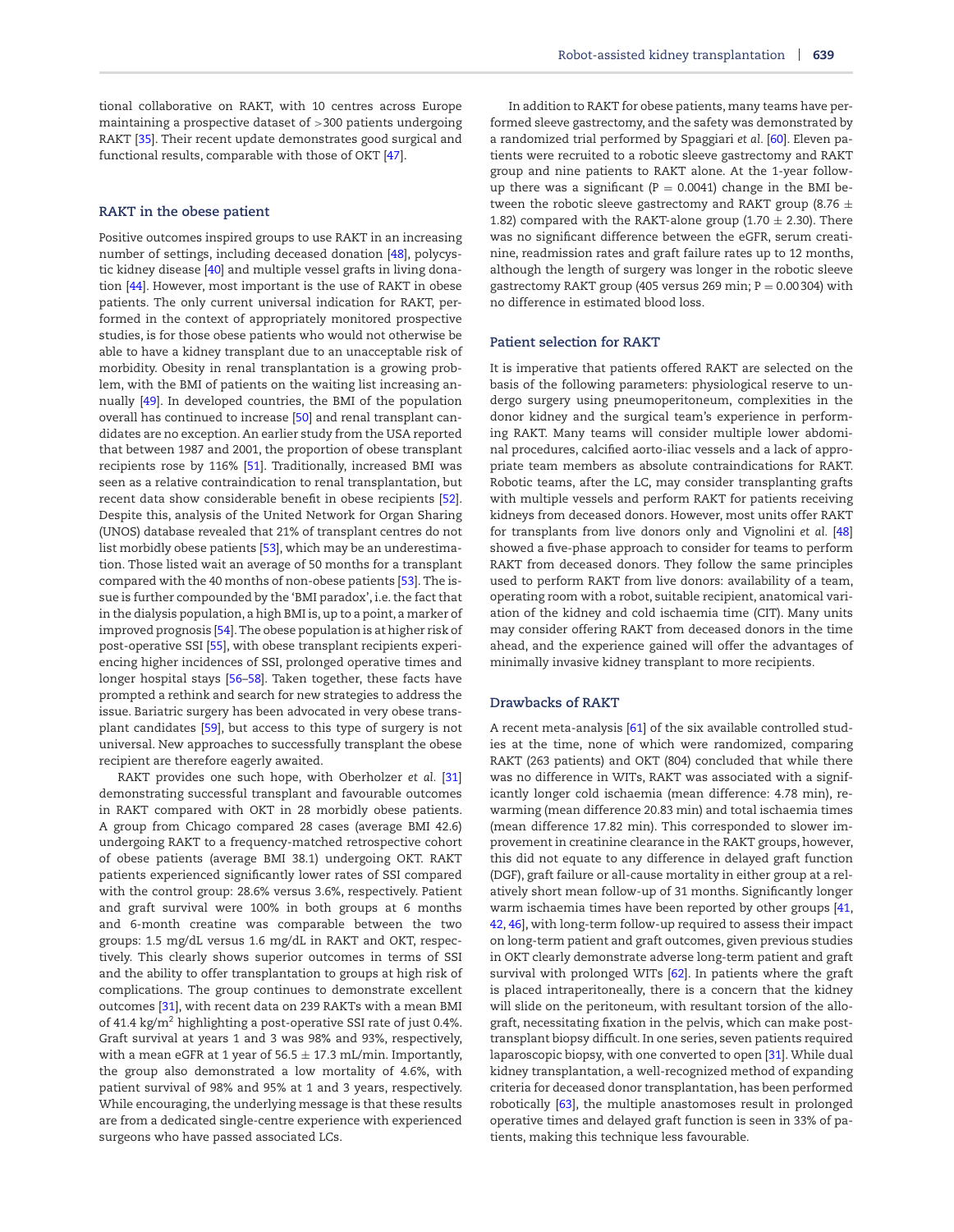#### <span id="page-5-0"></span>**Table 1. Advantages and disadvantages of RAKT**

| Advantages                                                                                                                                             | Disadvantages                                                 |
|--------------------------------------------------------------------------------------------------------------------------------------------------------|---------------------------------------------------------------|
| Intra-operative ease<br>– Magnification<br>- Three-dimensional high definition<br>- Higher degrees of freedom with robotic arms<br>– Tremor filtration | Long operative times                                          |
| Improved post-operative recovery<br>- Reduced post-operative pain and analgesic requirement<br>- Reduced length of hospital stay                       | Longer cold ischaemia, rewarming and total<br>ischaemia times |
| Reduced wound complications (e.g., surgical site infection, incisional hernia)                                                                         | Difficult post-operative biopsy of transplant kidney          |
| Improved cosmetic outcome                                                                                                                              | High cost                                                     |

Almost all of the studies previously discussed acknowledge that total cost is significantly higher in the robotic groups. With the increased use of robot-assisted surgery, new types of robots are being introduced to clinical practice (Figure [4\)](#page-3-1), such as Versius by CMR Surgical (Cambridge, UK) and the Hugo Robotic System by Medtronic (Minneapolis, MN, USA), with the main advantages of these new systems being their reduced cost, and they are expected to increase access to robotic programmes across the globe. At present there are a lack of cost–benefit studies on the use of RAKT versus OKT and the proposed Markov model analysis from a group in Pittsburgh [\[64\]](#page-8-8) is eagerly awaited. The above drawbacks of RAKT are not insignificant and the potential advantages (Table [1\)](#page-5-0) for only a highly select group of patients must be considered and weighed carefully on a patientby-patient basis.

#### **Physiological considerations in RAKT**

RAKT relies on insufflation of carbon dioxide to create pneumoperitoneum required for access, which provides unique physiological challenges. Renal function and renal blood flow are decreased during pneumoperitoneum [\[65,](#page-8-9) [66\]](#page-8-10), with the magnitude of the decrease dependent on several factors, including the level of hydration and patient positioning, as well as the level and duration of pneumoperitoneum. Chiu *et al.* [\[67\]](#page-8-11) demonstrated that at standard pneumoperitoneal pressures (12–15 mmHg), renal blood flow decreased to 25% of baseline. The graft kidney may therefore suffer a pneumoperitoneal injury during recipient surgery, compounded by potential previous injury if retrieval was performed laparoscopically from a living donor. From a physiological standpoint, the pneumoperitoneal injury in recipient surgery is only experienced after reperfusion of the graft. While some groups report no effect of pneumoperitoneum on early graft function [\[41\]](#page-7-23), some RAKT groups routinely reduce the intra-abdominal pressures to 10 mmHg [\[47,](#page-7-28) [68\]](#page-8-12) and even use a retroperitoneal approach [\[38\]](#page-7-36) in an effort to reduce the deleterious effects of higher pressures on graft function. The Trendelenburg position (head down and elevation of the feet) used in RAKT can predispose the patient to head and neck oedema, including cerebral, tracheal and optic oedema [\[69](#page-8-13)[–71\]](#page-8-14). In addition, the current da Vinci XI system allows patients to be positioned after docking the robot, thereby reducing the degree of Trendelenburg position required. In order to avoid these negative effects, intra-operative fluid infusion must be carefully titrated while maintaining adequate graft perfusion [\[72\]](#page-8-15), highlighting a specific training requirement of anaesthetic teams in the perioperative management of these patients.

#### **LC**

Every newly acquired technical skill comes with an associated LC, which in this case refers to the period of time during which surgeons find a procedure more difficult, take longer to perform it and observe a higher rate of complications with lower efficacy because of inexperience [\[73,](#page-8-16) [74\]](#page-8-17). Defining and objectively measuring a LC with set variables is not always possible because of unique procedure-specific steps. Therefore studies aiming to evaluate this LC set out to define the number of sequential pro-cedures required to overcome the LC [\[74,](#page-8-17) [75\]](#page-8-18). The reported LC of RAKT is relatively short, with studies suggesting 20–35 cases are required to achieve operative and graft rewarming times com-petitive with those of OKT [\[47,](#page-7-28) [76,](#page-8-19) [77\]](#page-8-20). While the LC is currently assessed by time, it is suggested that neither total operative nor rewarming times correlate with post-operative serum creatinine levels at 7 and 30 days post-operatively or at the 1-year followup [\[77\]](#page-8-20). Therefore, other varied and more robust methods of assessment are required to ensure safe determination of graftindependent competency in RAKT.

Key to reducing the steepness of the LC is appropriate training. In RAKT, groups have developed laboratory training models with excellent results. Khanna *et al.* [\[78\]](#page-8-21) describe a simple model of *ex vivo* kidney transplantation using the robotic technique, where vascular anastomoses were performed in 10 euthanized pig kidneys. With each sequential anastomosis there was improvement in the time taken to complete the procedure as well as a reduction of anastomotic leaks and 'wasted moves'. Appropriate training also encompasses an essential extensive experience of both OKT and robotic surgery; only in those surgeons experienced in both is the LC of RAKT as short as the suggested 20–35 cases. Sood *et al.* [\[79\]](#page-8-22) highlighted the importance of prior experience in both settings, with a well-constructed prospective study aiming to overcome the retrospective nature of LC assessment using subjective trajectories that limit generalisability. Data were prospectively collected in 41 patients undergoing RAKT with regional hypothermia, classified into three groups determined by surgeon training and OKT experience. Group 1  $(n = 7)$  was a single surgeon with extensive robotic experience (>2000 cases) but limited OKT experience (<100 cases); Group 2 (*n* = 20) was a single surgeon with extensive robotic and OKT experience (>300 robotic and >2000 OKT cases) and Group 3 (*n* = 14) was a single surgeon with extensive OKT experience but limited robotic experience (>2000 OKT and <10 robotic cases). The study showed the LC was minimal or absent in the robotictrained groups compared with the significant LC seen in the nonrobotic-trained group. The LC was not significantly affected by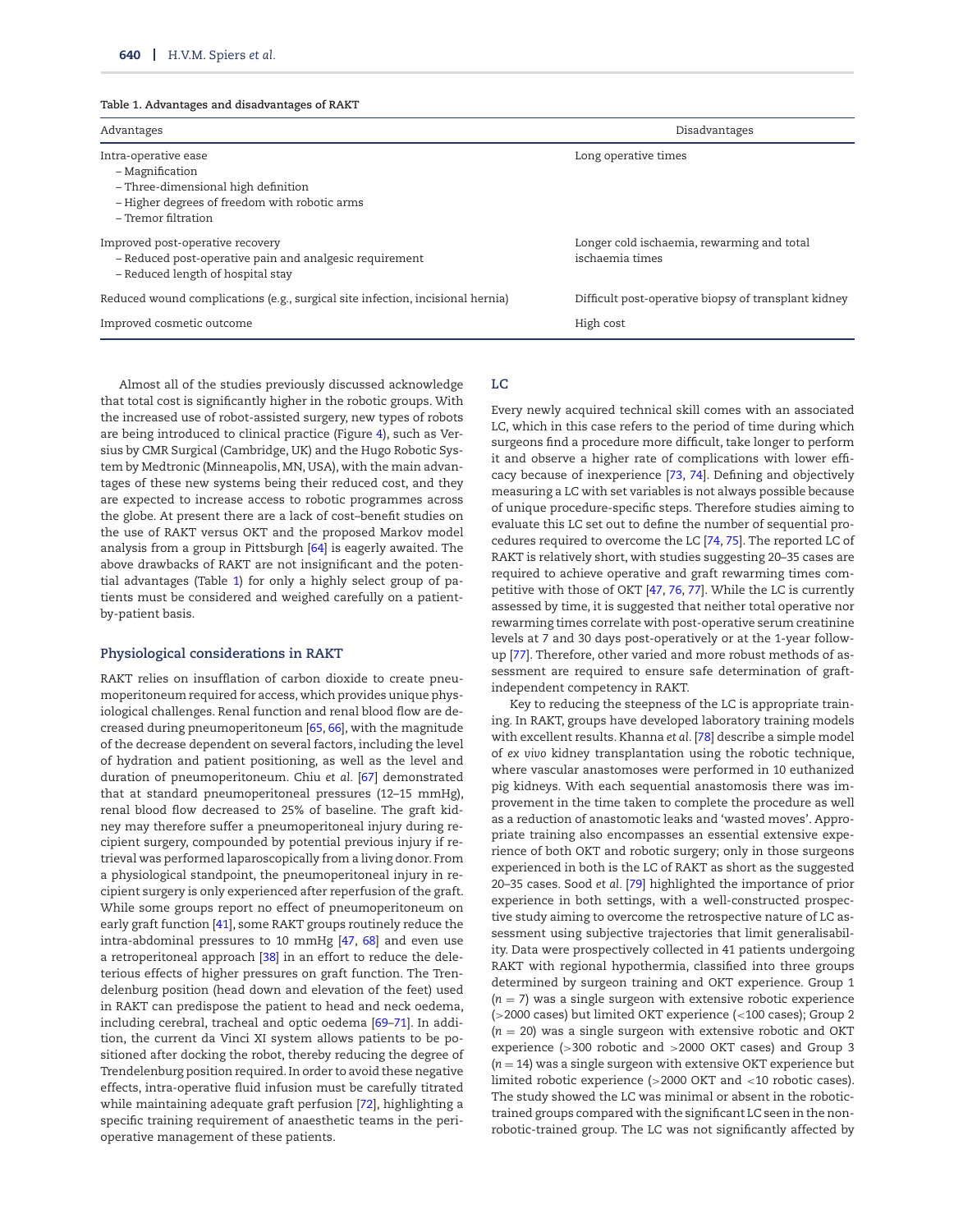kidney transplantation experience, likely because all surgeons were familiar with the pelvic anatomy. This highlights the importance of developing skills safely using simulated and cadaveric studies in preparation for adoption of a new technical interface, which could help reduce the LC in real-life patients [\[80\]](#page-8-23). The robot also provides the opportunity to monitor, track and analyse all movements of the surgeon. With the adjunct of artificial intelligence, this can provide user-specific feedback to help surgeons identify their strengths and weaknesses for better learning. It is imperative that centres considering the development of RAKT programmes ensure surgeons are well trained in robotic surgery as a priority, as well as OKT.

## **ETHICAL CONSIDERATIONS**

While creativity and the introduction of novel technologies to improve outcomes and patient experiences is the norm in modern surgical practice, RAKT is perhaps a surgical field that highlights the ethical challenges of surgical innovation [\[81\]](#page-8-24). The primary endpoint of surgical transplantation is successful graft function that lasts for a lifetime. The ethical criteria that need to be considered by departments and individual surgeons seeking to introduce RAKT is whether robot-assisted transplantation provides a similar or better technical vascular anastomosis than an open approach and if incision-related morbidity is less than with an open procedure. These ethical considerations are similar to Knight's assessment of innovations in cardiothoracic surgery, including minimally invasive cardiac surgery [\[82\]](#page-8-25). Based on these, any surgeon carrying out an RAKT should ask, 'Can I, with my skill set, in my demographic practice, provide as good or better transplant graft and patient outcomes, when compared with an open implant, with a similar tariff?' The variables addressed in such self-reflection should be openly discussed with the patient during the consent process, alongside the overall effectiveness of robotic procedures relative to other approaches.

Regular appraisal of surgical ability and outcomes, combined with institutional support for pioneering intervention, will allow safe and efficient progress. With every new approach that evolves, it is essential to continually assess the goals and outcomes that must be achieved, ensuring the procedure is held to the correct standard and patient safety preserved. Robotic surgery is still maturing and long-term follow-up of RAKT patients is as yet not available; we may find that outcome measures and early perceived benefits must be reassessed in light of long-term results. This is essential for all multidisciplinary teams and should be sought by referring physicians and funding bodies as well as surgical teams. Cost must also be borne in mind, ensuring a fair distribution of funding, particularly when transplant patients comprise a relatively small proportion of the wider populations that healthcare services treat.

Ultimately it is of the utmost importance that patients chose the right procedure for them, with the support of their team and careful explanation of appropriate literature, alongside honest conversations about risk, local expertise and the LC involved true evidence-based medicine.

## **CONCLUSIONS AND FUTURE DIRECTIONS**

The use of RAKT for better clinical outcomes has been established in the subgroup of patients who are obese and who may be declined by transplant programmes or who may develop complications after transplantation. Good outcomes have also been demonstrated in the non-obese patient cohort. However, there remain several important considerations before RAKT can be

universally offered to all kidney transplant recipients. With the exponential integration of technological advances into surgical practice, it is likely that the integration of these techniques with RAKT will permit further refinements. While outcomes are still very much dependent on individual surgeon expertise, it is envisaged that in the next decade the integration of further digitization, ergonomic instrumentation and artificial intelligence within robotics will exponentially improve RAKT outcomes.

## **SUPPLEMENTARY DATA**

Supplementary data are available at *[ckj](https://academic.oup.com/ckj/article-lookup/doi/10.1093/ckj/sfab214#rsupplementary-data)* online.

## **CONFLICT OF INTEREST STATEMENT**

A.W. is a member of the *CKJ* Editorial Board. This article has not been published previously, in whole or in part.

## **REFERENCES**

- <span id="page-6-0"></span>1. Gandaglia G, Ghani KR, Sood A *et al.* Effect of minimally invasive surgery on the risk for surgical site infections: results from the National Surgical Quality Improvement Program (NSQIP) database. *JAMA Surg* 2014; 149: 1039–1044
- <span id="page-6-1"></span>2. Wolfe R, Ashby V, Edgar M *et al.* Comparison of mortality in all patients on dialysis, patients on dialysis awaiting transplantation, and recipients of a first cadaveric transplant. *N Engl J Med* 1999; 341: 1725–1730
- <span id="page-6-2"></span>3. Oniscu G, Brown H, Forsythe J. Impact of cadaveric renal transplantation on survival in patients listed for transplantation. *J Am Soc Nephrol* 2005; 16: 1859–1865
- <span id="page-6-3"></span>4. Bestard O, Campistol J, Morales J *et al.* Advances in immunosuppression for kidney transplantation: new strategies for preserving kidney function and reducing cardiovascular risk. *Nefrologia* 2012; 32: 374–384
- <span id="page-6-4"></span>5. Bamoulid J, Staeck O, Halleck F *et al.* Immunosuppression and results in renal transplantation. *Eur Urol Suppl* 2016; 15: 415–429
- <span id="page-6-5"></span>6. Keith DS, Vranic G, Nishio-Lucar A. Graft function and intermediate-term outcomes of kidney transplants improved in the last decade: analysis of the United States kidney transplant database. *Transplant Direct* 2017; 3: e166
- <span id="page-6-6"></span>7. Murray JE, Merrill JP, Harrison JH. Kidney transplantation between seven pairs of identical twins. *Ann Surg* 1958; 148: 343– 357
- <span id="page-6-7"></span>8. Wszola M, Kwiatkowski A, Ostaszewska A *et al.* Surgical site infections after kidney transplantation—where do we stand now? *Transplantation* 2013; 95: 878–882
- <span id="page-6-8"></span>9. Lynch RJ, Ranney DN, Shijie C *et al.* Obesity, surgical site infection, and outcome following renal transplantation. *Ann Surg* 2009; 250: 1014–1020
- <span id="page-6-9"></span>10. Graybar GB, Tarpey M. Kidney transplantation. In: Gelman S (ed). *Anesthesia and Organ Transplantation*. Philadelphia: WB Saunders, 1987: 61–65
- <span id="page-6-10"></span>11. Kahan B. Surgical principles of the operation. In: Kahan B, Ponticelli C (eds). *Principles and Practice of Renal Transplantation*. London: Oxford Academic, 2000: 191
- <span id="page-6-11"></span>12. Merrill JP,Murray JE, Harrison JH *et al.* Successful homotransplantations of the human kidney between identical twins. *JAMA* 1956; 160: 277–282
- <span id="page-6-12"></span>13. Ng ZQ, Lim W, He B. Outcomes of kidney transplantation using the technique of renal artery anastomosis first. *Cureus* 2018; 10: e3223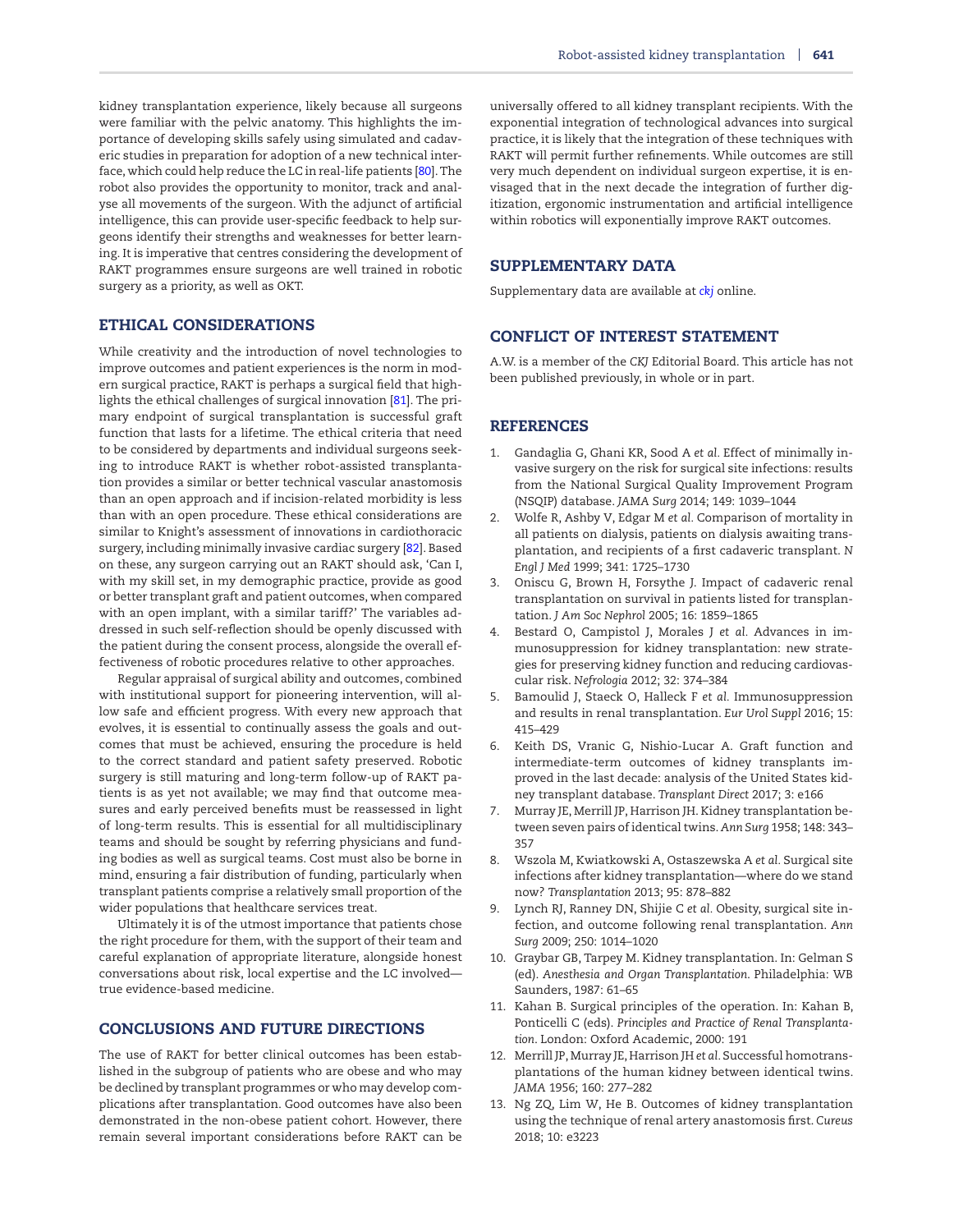- <span id="page-7-0"></span>14. Filocamo MT, Zanazzi M, Marzi VL *et al.* The approach by midline incision for extraperitoneal kidney transplantation. *Transplant Proc* 2007; 39: 3077–3080
- <span id="page-7-1"></span>15. Modi P, Pal B, Modi J *et al.* Robotic assisted kidney transplantation. *Indian J Urol* 2014; 30: 287–292
- 16. Biere SS, Henegouwen MVB, Maas KW *et al.* Minimally invasive versus open oesophagectomy for patients with oesophageal cancer: a multicentre, open-label, randomised controlled trial. *Lancet* 2012; 379: 1887–1892
- 17. Velanovich V. Laparoscopic vs open surgery. *Surg Endosc* 2000; 14: 16–21
- <span id="page-7-2"></span>18. Veldkamp R, Kuhry E, Hop WCJ *et al.* Laparoscopic surgery versus open surgery for colon cancer: short-term outcomes of a randomised trial. *Lancet Oncol* 2005; 6: 477–484
- <span id="page-7-3"></span>19. Harrell AG, Heniford BT. Minimally invasive abdominal surgery: lux et veritas past, present, and future. *Am J Surg* 2005; 190: 239
- <span id="page-7-4"></span>20. Herrell SD, Smith JA. Laparoscopic and robotic radical prostatectomy: what are the real advantages? *BJU Int* 2005; 95: 3–4
- <span id="page-7-5"></span>21. Øyen O, Scholz T, Hartmann A *et al.* Minimally invasive kidney transplantation: the first experience. *Transplant Proc* 2006; 38: 2798–2802
- <span id="page-7-6"></span>22. Park SC, Kim SD, Kim JI *et al.* Minimal skin incision in living kidney transplantation. *Transplant Proc*, 2008; 40: 2347–2348
- <span id="page-7-7"></span>23. Rosales A, Salvador JT, Urdaneta G *et al.* Laparoscopic kidney transplantation. *Eur Urol* 2010; 57: 164–167
- <span id="page-7-8"></span>24. Modi P, Rizvi J, Pal B *et al.* Laparoscopic kidney transplantation: an initial experience. *Am J Transplant* 2011; 11: 1320– 1324
- <span id="page-7-9"></span>25. Modi P, Pal B, Modi J *et al.* Retroperitoneoscopic livingdonor nephrectomy and laparoscopic kidney transplantation: experience of initial 72 cases. *Transplantation* 2013; 95: 100–105
- <span id="page-7-10"></span>26. Giulianotti PC, Bianco FM, Addeo P *et al.* Robot-assisted laparoscopic repair of renal artery aneurysms. *J Vasc Surg* 2010; 51: 842
- <span id="page-7-11"></span>27. Herron DM, Marohn M, SAGES-MIRA Robotic Surgery Consensus Group. A consensus document on robotic surgery. *Surg Endosc* 2008; 22: 313
- <span id="page-7-12"></span>28. Hockstein NG, Gourin CG, Faust RA *et al.* A history of robots: from science fiction to surgical robots. *J Robot Surg* 2007; 1: 113
- <span id="page-7-13"></span>29. Giulianotti P, Gorodner V, Sbrana F *et al.* Robotic transabdominal kidney transplantation in a morbidly obese patient. *Am J Transplant* 2010; 10: 1478–1482
- <span id="page-7-16"></span>30. Boggi U, Vistoli F, Signori S *et al.* Robotic renal transplantation: first European case. *Transpl Int* 2010; 24: 213–218
- <span id="page-7-20"></span>31. Oberholzer J, Giulianotti K, Danielson K *et al.* Minimally invasive robotic kidney transplantation for obese patients previously denied access to transplantation. *Am J Transplant* 2013; 13: 721–728
- <span id="page-7-14"></span>32. Tzvetanov I, Bejarano-Pineda L, Giulianotti P *et al.* State of the art of robotic surgery in organ transplantation. *World J Surg* 2013; 37: 2791–2799
- <span id="page-7-15"></span>33. Hoznek A, Zaki SK, Samadi DB *et al.* Robotic assisted kidney transplantation: an initial experience. *J Urol* 2002; 167: 1604– 1606
- <span id="page-7-17"></span>34. Menon M, Abaza R, Sood A *et al.* Robotic kidney transplantation with regional hypothermia: evolution of a novel procedure utilizing the IDEAL guidelines (IDEAL phase 0 and 1). *Eur Urol* 2014; 6: 1001–1009
- <span id="page-7-18"></span>35. Menon M, Sood A, Bhandari M *et al.* Robotic kidney transplantation with regional hypothermia: a step-by-step de-

scription of the Vattikuti Urology Institure-Medanta technique (IDEAL phase 2a). *Eur Urol* 2014; 65: 991–1000

- <span id="page-7-19"></span>36. Wickham JE. Regional renal hypothermia. *Ann R Coll Surg Engl* 1971; 48: 99–113
- <span id="page-7-21"></span>37. Sood A, Ghosh P, Jeong W *et al.* Minimally invasive kidney transplantation: perioperative considerations and key 6-month outcomes. *Transplantation* 2015; 99: 316–323
- <span id="page-7-36"></span>38. Tsai MK, Lee CY, Yang CT *et al.* Robot-assisted renal transplantation in the retroperitoneum. *Transpl Int* 2014; 27: 452– 457
- 39. Tugcu V, Sener NC, Sahin S *et al.* Robotic kidney transplantation: the Bakirkoy experience. *Turk J Urol* 2016; 42: 295–298
- <span id="page-7-22"></span>40. Vignolini G, Sessa F, Greco I *et al.* Robotic kidney transplantation from a brain-dead deceased donor in a patient with autosomal dominant polycystic kidney disease: first case report. *J Endourol Case Rep* 2018; 4: 124–128
- <span id="page-7-23"></span>41. Breda A, Terrier A, Gausa L *et al.* Robot-assisted kidney transplantation: the European experience. *Eur Urol* 2017; 73: 273– 281
- <span id="page-7-27"></span>42. Breda A, Territo A, Gausa L *et al.* Robotic kidney transplantation: one year after the beginning. *World J Urol* 2018; 35: 1507–1515
- 43. Territo A, Gausa L, Alcaraz A *et al.* European experience of robot-assisted kidney transplantation: minimum of 1-year follow up. *BJU Int* 2018; 122: 255–262
- <span id="page-7-24"></span>44. Siena G, Cami R, Decaestecker K *et al.* Robot-assisted kidney transplantation with regional hypothermia using grafts with multiple vessels after extracorporeal vascular reconstruction: results from the European Association of Urology Section working group. *Eur Urol Focus* 2018; 4: 175–184
- <span id="page-7-25"></span>45. Wagenaar S, Nederhoed JH, Hoksbergen AWJ *et al.* Minimally invasive, laparoscopic, and robotic-assisted techniques versus open techniques for kidney transplant recipients: a systematic review. *Eur Urol* 2017; 72: 205–217
- <span id="page-7-26"></span>46. Tugcu V, Can Sener N, Sahin S *et al.* Robot-assisted kidney transplantation: comparison of the first 40 cases of open vs robot-assisted transplantations by a single surgeon. *BJU Int* 2017; 121: 275–280
- <span id="page-7-28"></span>47. Musquera M, Peri L, Ajami T *et al.* Results and lessons learned on robotic assisted kidney transplantation. *Biomed Res Int* 2020: 8687907
- <span id="page-7-29"></span>48. Vignolini G, Campi R, Sessa F *et al.* Development of a robotassisted kidney transplantation programme from deceased donors in a referral academic centre: technical nuances and preliminary results. *BJU Int* 2019; 123: 474–484
- <span id="page-7-30"></span>49. Hossain M, Woywodt A, Augustine T *et al.* Obesity and listing for renal transplantation: weighing the evidence for a growing problem. *Clin Kidney J* 2017; 10: 703–708
- <span id="page-7-31"></span>50. Wang Y, Beydoun MA, Min J *et al.* Has the prevalence of overweight, obesity and central obesity levelled off in the United States? Trends, patterns, disparities, and future projections for the obesity epidemic. *Int J Epidemiol* 2020; 49: 810–823
- <span id="page-7-32"></span>51. Friedman AN, Miskulin DC, Rosenberg IH *et al.* Demographics and trends in overweight and obesity in patients at time of kidney transplantation. *Am J Kidney Dis* 2003; 41: 480–487
- <span id="page-7-33"></span>52. Krishnan N, Higgins R, Short A *et al.* Kidney transplantation significantly improves patient and graft survival irrespective of BMI: a cohort study. *Am J Transplant* 2015; 15: 2378–2386
- <span id="page-7-34"></span>53. Segev DL, Simpkins CE, Thompson RE *et al.* Obesity impacts access to kidney transplantation. *J Am Soc Nephrol* 2008; 19: 349–355
- <span id="page-7-35"></span>54. Kittiskulnam P, Johansen KL. The obesity paradox: a further consideration in dialysis patients. *Semin Dial* 2019; 32: 485– 489